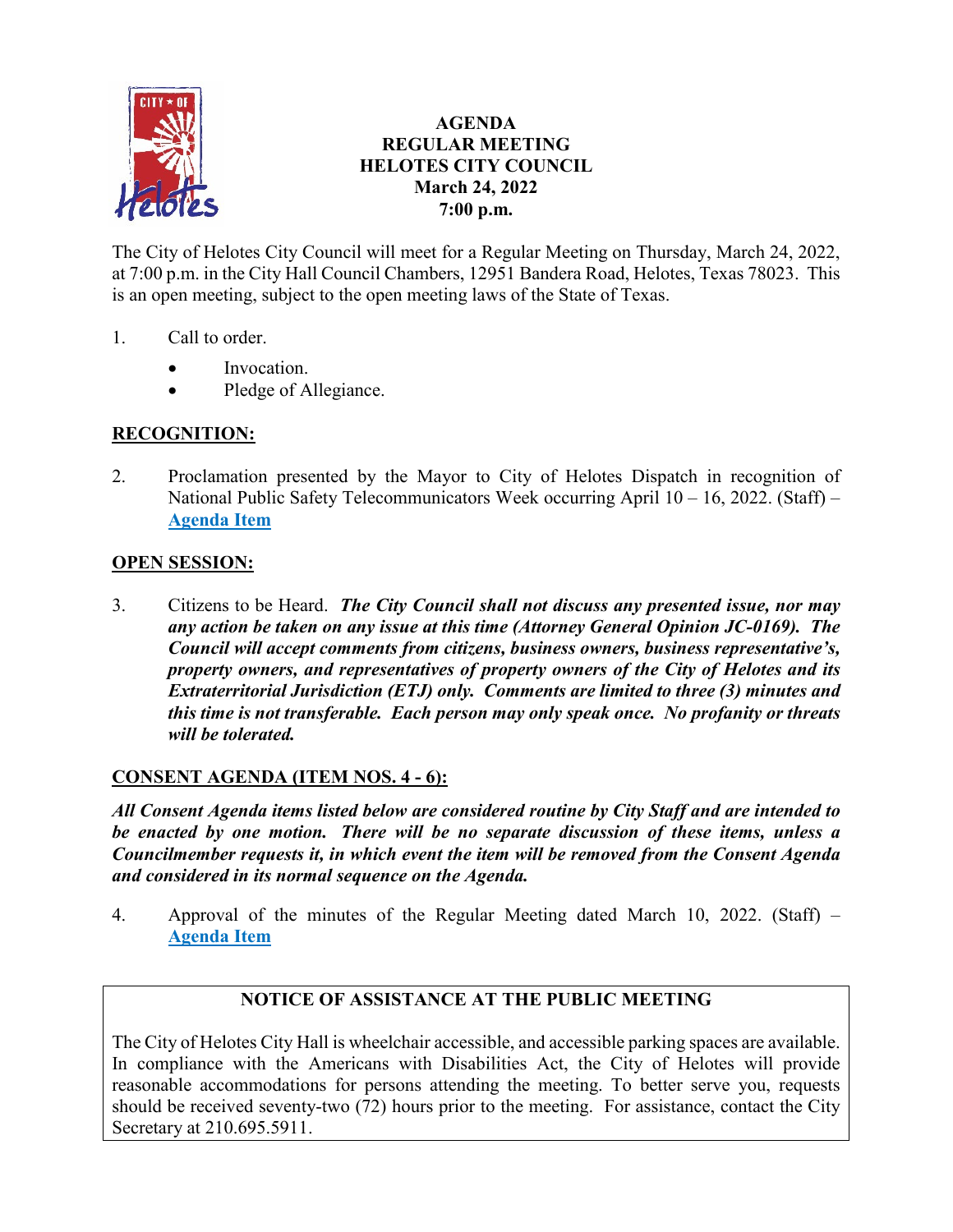### **CONSENT AGENDA contd.:**

- 5. Approval of cancelling the City Council Regular Meeting scheduled on April 28, 2022, due to the City Hall Council Chamber Room being used as an early voting center for the May 7, 2022 Election. (Staff) – **[Agenda Item](https://helotes-tx.gov/wp-content/uploads/2022/03/5-Meeting-Cancel.pdf)**
- 6. Approval of an ordinance of the City Council of the City of Helotes, Texas amending Municipal Code of Ordinances Chapter 18 *Buildings and Building Regulations*, Article I *In General*, Section 18-2 *Building Permits*, subparagraph (e) *Permit Extension* to align time extension fees as prescribed in the most recent adopted fee schedule. (Staff) – **[Agenda Item](https://helotes-tx.gov/wp-content/uploads/2022/03/6-Permit-Extension.pdf)**

### **MAYOR'S REPORT:**

- 7. Updates on the following: (Mayor Whitehead)
	- Pet Wellness and Vaccination Clinic hosted by Helotes Animal Control, in partnership with Mobile Petcare Clinics of Texas, on Sunday, March 27, 2022, at Helotes City Hall; and
	- State of the City 2022 presented by the Helotes Area Chamber of Commerce on Wednesday, April 20, 2022, at Floore's Country Store.

### **ITEMS FOR INDIVIDUAL CONSIDERATION:**

- 8. Discussion of and action on a request by Fast Signs for approval of a hanging sign pursuant to Municipal Code of Ordinances Chapter 66 *Signs*, Section 66-51 *Commercial Signs: Projecting, Wall and Hanging, or In/On Windows,* subparagraph (c) *Projecting and Hanging Signs* for Mushin Brazilian Jiu Jitsu located at 12340 Bandera Road, Suite 101, Helotes, Texas 78023, more particularly described as BCAD Prop. ID No. 1040214. (Applicant) – **[Agenda Item](https://helotes-tx.gov/wp-content/uploads/2022/03/8-Jiu-Jitsu-Sign.pdf)**
- 9. Discussion of and action on a request by Phillip Manea for approval of a freestanding sign for wayfinding purposes pursuant to Municipal Code of Ordinances Chapter 66 *Signs*, Section 98-72 *Old Town Helotes Special District,* subsection (g)(6)(b)(3) *Off-Premises Signs* for the Shops at Old Town Helotes located at 14743 Old Bandera Road, Helotes, Texas 78023, more particularly described as BCAD Prop. ID No. 1154308. (Applicant) – **[Agenda Item](https://helotes-tx.gov/wp-content/uploads/2022/03/9-Shops-at-OTH-Sign.pdf)**
- 10. Discussion of and action on a Resolution of the City Council of the City of Helotes, Texas authorizing the Mayor to execute an Interlocal Agreement between the City and Region 8 Education Center to join The Interlocal Purchasing System (TIPS), a cooperative program through which the City can purchase goods and services from vendors selected through the competitive bid process. (Staff) – **[Agenda Item](https://helotes-tx.gov/wp-content/uploads/2022/03/10-TIPS.pdf)**

### **Continued on the next page.**